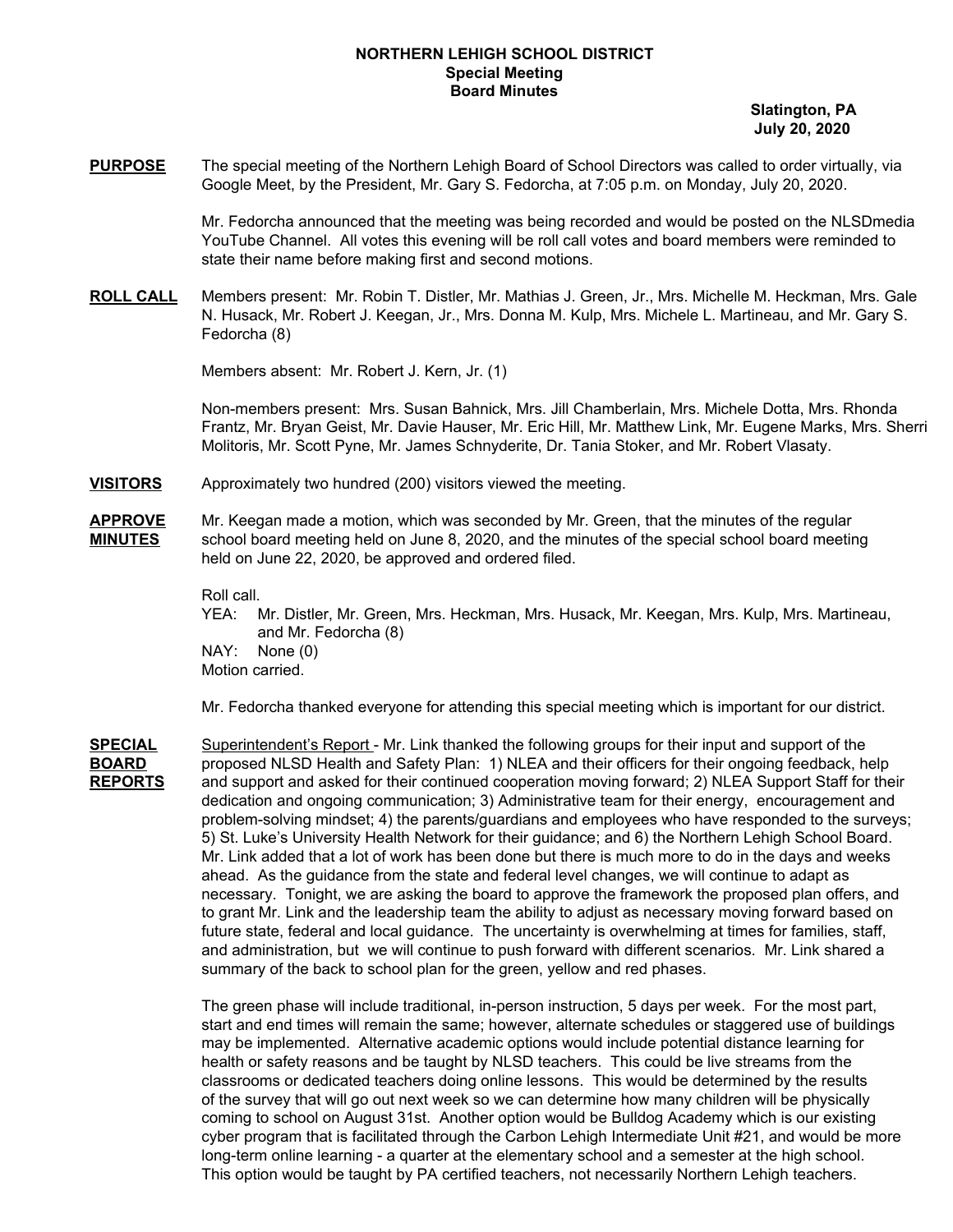**SPECIAL** Home screening of symptoms and illness will be required. Lunches may be held in alternate **BOARD** locations or in classrooms at the elementary level. Some hallways will be one way and transitions **REPORTS** between classrooms will be limited, eliminate secondary bell schedules and allow students to carry **(cont.)** materials to reduce time spent at lockers. Students will be seated no more that two to a seat on the bus and face coverings will be required. Visitors and volunteers will be limited to emergency/urgent situations and essential service. All staff will be trained in COVID-19 mitigation strategies and signage will be visible for all students. All students should bring their NLSD chromebooks/laptops, carrying case and a water bottle. Please follow the Department of Health's guidelines for face coverings which are linked in the plan.

> The yellow phase will be implemented if the state puts us back in the yellow or locally we feel it is necessary. This phase would be a hybrid of physical and online learning. Alternate schedules and staggered use of buildings may be implemented. Alternative academic options will be the same as the green phase. The health and safety information and what to bring to school will be the same as the green phase.

The red phase will be implemented if the governor closes down schools, or locally at the district level through consultation with the Department of Health and St. Luke's University Health network that we would need to close down the schools. Online learning would be implemented with Bulldog Academy as an alternative. The summary of the plans will be available for all families with a QR code on the card to access the full reopening plan. Once the plan is approved, it will be posted on the website. Summary sheets of the plan will be mailed home to parents. Mr. Link shared the bookmark and quick reference card which includes the student screening procedure. Mr. Link opened up the meeting for questions.

Mrs. Husack questioned if LCTI students will be attending their campus. Mr. Link answered that it is our intention to allow students to attend LCTI if their health allows. LCTI's health and safety plan is on their website.

Mrs. Husack asked with the regards to the options for in person, online learning as well as Bulldog Academy, can a student flow between them or are there restrictions? Mr. Link answered that Bulldog Academy is a long term option and a commitment would be needed from the family that the student would stay in there for a marking period or semester. For short term, online learning, the district and parents will discuss what option fits the best knowing that all of the details have not yet been worked out. Families interested in Bulldog Academy will have meetings with administrators and guidance counselor of the grade the student will be enrolled.

Mrs. Husack asked what procedure is in place if a teacher or student gets sick or if they are around someone that is sick, would they have to quarantine and are there procedures for the whole classroom or building to quarantine? Mr. Link answered that we will follow the guidance and work with the PA Department of Health. The district may have to close a building or the whole district.

Mr. Green questioned how two students in a seat on the buses would look on a 72 passenger bus. Mr. Link answered that it could potentially be two on every seat with students wearing a mask. The survey that will be out next week, will ask parents if they can transport their children to school.

Mrs. Heckman asked if incoming kindergarten parents will have access to the survey. Mr. Link responded that we do have a way to reach out to the majority of the incoming kindergarten parents. Mr. Link turned it over to Mr. James Schnyderite, Principal of Peters Elementary School. Mr. Schnyderite responded that kindergarten registration was done virtually and are currently transitioning into face-face registration. Community outreach phone calls and emails have been sent to all parents who have begun the registration process. Mr. Hill confirmed that once power school rolls over at the at the end of July, all kindergarten registrations to date will be included in the community outreach program. Mr. Link added that the parent survey will be on the district website.

Mrs. Husack questioned how truancy will be handled and secondly, how will we handle any teacher shortages since we have had problems in the past with the number of substitute teachers on our list. Mr. Link answered that we could eventually reach a critical point if our teachers have to quarantine, if they are showing symptoms, or worst case scenario, contract COVID-19. This could be one of the factors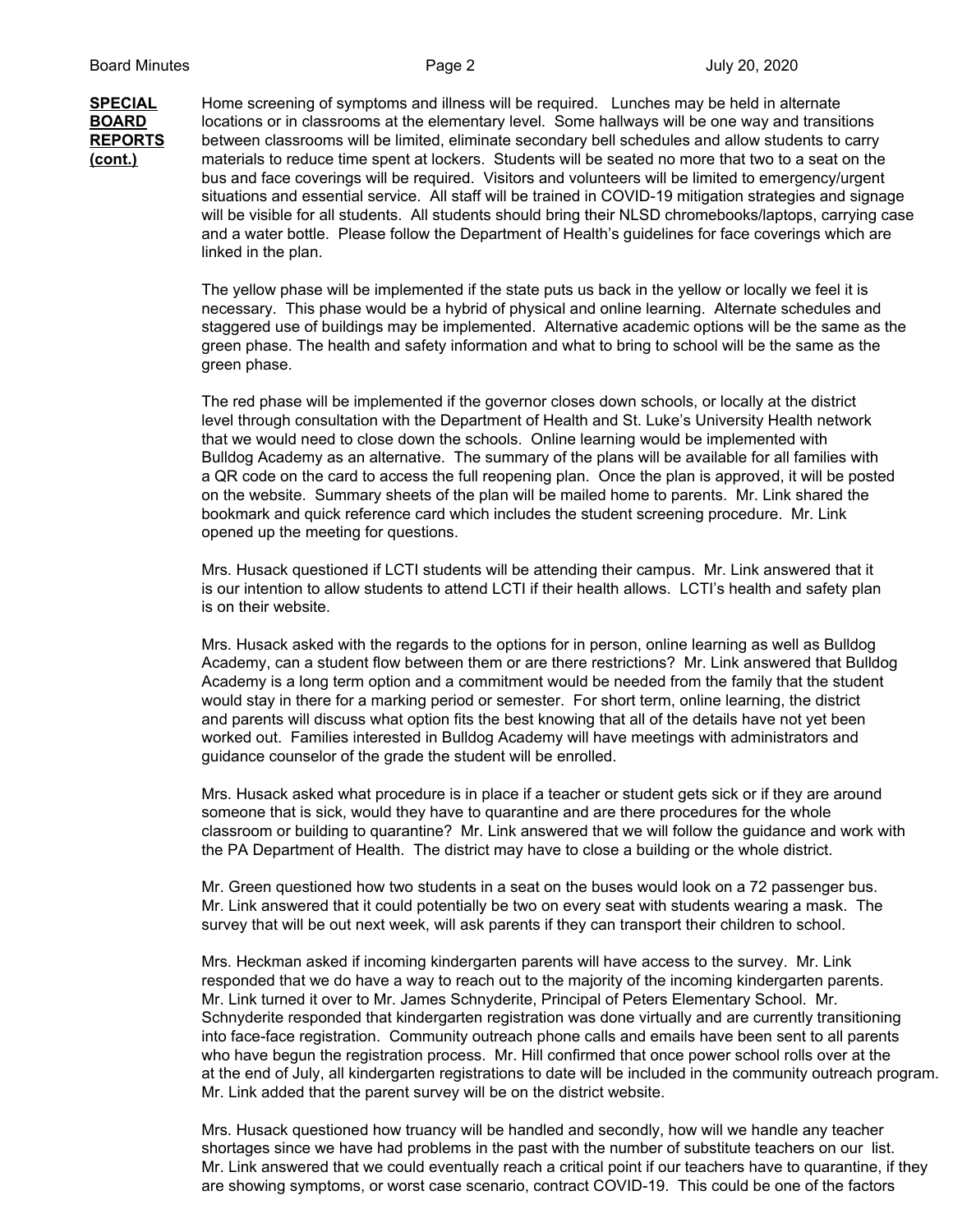**SPECIAL** in deciding to move to remote learning. Guidance is ongoing on what we can suspend in our **BOARD** policies as it relates to mandated doctors' notes, and student attendance improvement plans. Mr. **REPORTS** Hauser has taken the lead on researching attendance. Mr. Hauser explained that both district **(cont.)** policy and the PA School code dictate how attendance is enforced. Both the PA School code and district policy allows for excused absences in the case of quarantine. This year we are looking into how attendance is coded so that students can be marked present when physically in school and online virtually. If a student does need to be out because of contracting the virus, a doctor's note will be required. Communication is key so that attendance is coded correctly while showing some flexibility with mandated attendance. Truancy requires looking at the reasons for absences, so there is flexibility.

> Mrs. Martineau asked how substitute teachers would be checked for symptoms Mr. Link answered they will follow the same guidelines as our employees by checking their symptoms before their arrival. Mr. Link stated that on a good day in 2019, it was difficult to find substitute teachers. The pandemic has added a whole new layer to overcome to generate a robust substitute pool.

**COMMUNITY** Mr. Richard Pender asked Mr. Link to clarify the face mask wearing during classroom instruction. **QUESTIONS** Mr. Link answered that school districts are required to follow the orders set forth by the PA Department of Health that if you are in public, you have to wear a mask, especially if classroom social distancing will be less than six feet, which will happen in some classrooms. It is the expectation that students and staff wear a mask. We are looking into how mask breaks can be done effectively, and efficiently throughout the day. The PA Department of Health mask order can be found in the health and safety plan. There will be exceptions to the mask order and we are requesting continued guidance on those exceptions from PDE, the PA Department of Health, and legal counsel.

> Ms. Denise Pioli asked: Is there a plan in place to address the lack of communication to this point so that working parents are able to better plan in ever changing circumstances? Mr. Link answered that we are trying to communicate as the information becomes clear to us. Mr. Link encouraged anyone with specific questions to reach out to your student's principal or guidance counselor. We are constantly vetting information before it is released.

Ms. Kim Bentz asked: When school initially closed, is there a reason we didn't move to Bulldog Academy? Is participation capped in this program? Mr. Link answered when the governor ordered school's closed on March 13th, we were unaware that it was happening or how Bulldog Academy would play into the Continuity of Education plan. The initial message from the governor's office was that it was a two week shut down. Bulldog Academy is not designed to be a short term fix for a few weeks of online learning. At that time, we concentrated on our continuity of education plan, how to provide meals to our students, and how to train our teachers in an online learning environment.

Ms. Ashley King asked: How will lunches in the classroom work at the elementary level for the allergy students? Mr. Link answered that lunches will be prepared in the kitchens and if it is in a building where the students are to eat in their classrooms, a cafeteria employee will deliver the meal to each child. At the secondary level, social distancing and plexiglass will be implemented at the tables. Lunch options will be limited and a la carte options will be eliminated. Mrs. Bahnick added that there will be a hot or cold lunch option, and contact of food items by students, will be eliminated. We are also looking at going cashless. Mr. Link thanked Mrs. Bahnick and the Food Service department for providing meals during the shutdown and through the summer. Mr. Pyne answered that students with allergies will be socially distanced in the classrooms just like they are in the cafeteria. The principals will continue to work with the parents of students with allergies. Right now the plan is to have labeled bags delivered to the classrooms for each student. Mr. Link asked Mr. Pyne if we are prepared to accommodate an allergy student in a different area, if requested by the parent. Mr. Pyne answered yes. Mr. Schnyderite asked parents to communicate with the school nurse if there are any allergies and they will be dealt with on a one-on-one basis. Mrs. Bahnick noted that when allergies are communicated to the school nurse it is also immediately communicated to the food service department. Mrs. Martineau asked if the students will be allowed to bring lunches from home. Mr. Link answered yes, at this time unless we get guidance otherwise. Mrs. Chamberlain reported that the cafeteria in the Middle School will be utilized with social distancing implemented. Mr. Vlasaty added that there will be four students at a table and plexiglass dividers will be utilized at the High School.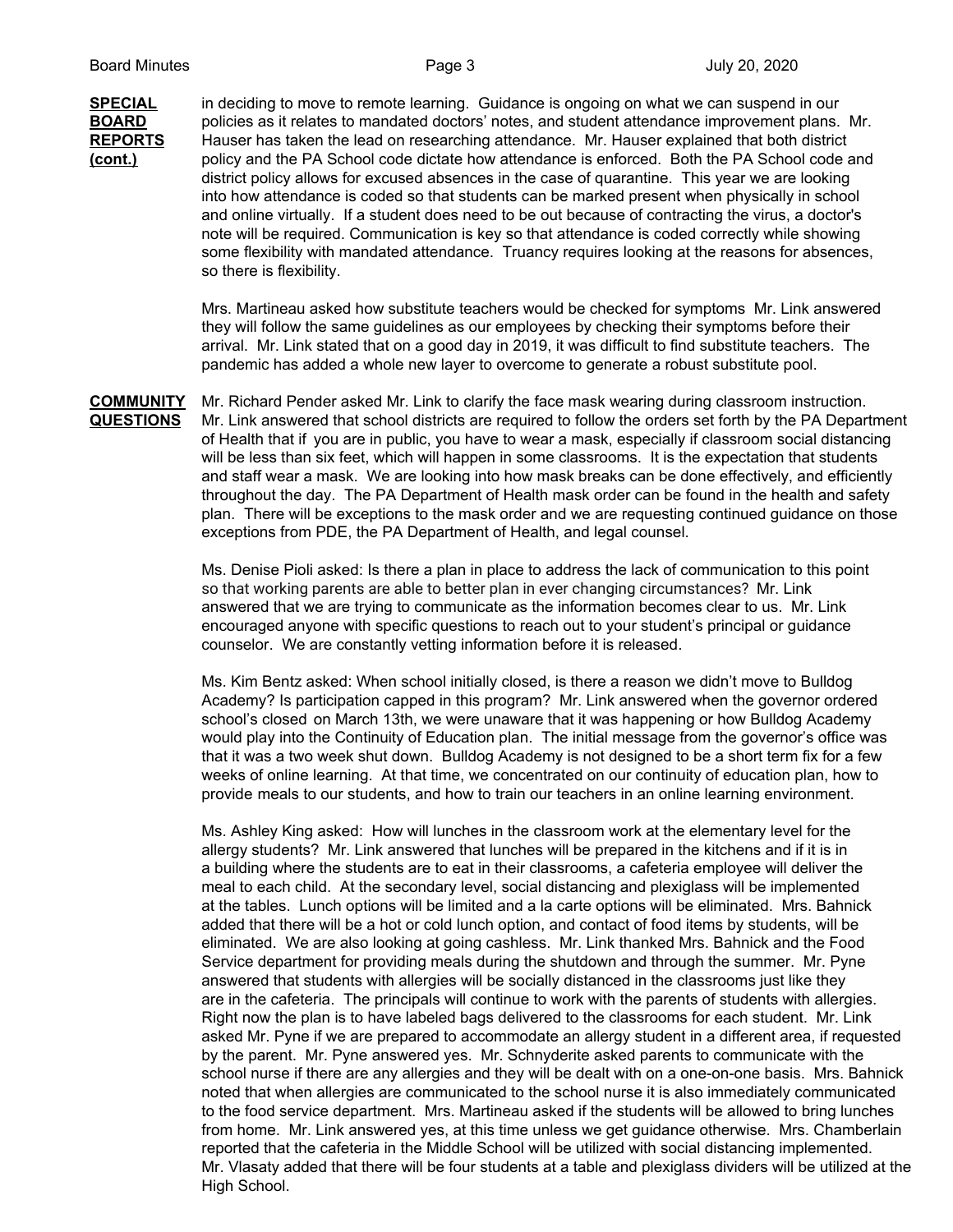**COMMUNITY** Ms. Denise Pioli asked will students transitioning to the Middle School, who will no longer have a **QUESTIONS** Chromebook due to turning it in, be issued new ones even if school cannot open? Mr. Hill **(cont.)** answered that K-8 will be issued a Chromebook and laptops will be issued for 9-12 grade students. If school does not reopen, there will be a plan in place to get the devices out to families.

> Mr. Richard Roberts asked if nurses or school personnel are checking temperatures, or are you for some reason going with the "good faith" approach with families, and if so, Why? and Ms. Samantha Handwerk asked if teachers will have temperature checks when they report to work? Mr. Link answered that employees will be required to self screen at home and a google doc will be utilized for teachers to fill in data. We cannot mandate students to respond every morning in a google doc so in some ways it is in "good faith" that we ask all of our families to please cooperate. Every building will have contactless thermometers. We do not have the capacity to screen every child as they come through the door as we could potentially lose up to one hour each day.

Mr. Richard Roberts asked what are the NL teachers doing if not teaching if the school turns red? Mr. Link answered if the state mandates it or at the local level it is needed, teachers will return to online teaching in the red phase. Instruction will be online and we are piloting new systems right now to have consistencies throughout buildings.

Ms. Tamara Fahringer asked if the teachers attended professional development related to facilitating online education in the event we need to transition to online learning. Mr. Link asked Dr. Stoker to respond. Dr. Tania Stoker responded that sessions were hosted by some of our own teachers who are part of the Google team or are highly capable in the online environment. Mrs. Dunham taught screencasting, Google classroom, and how to use the G suite during the inservice days and some teachers did it on their off hours. We are looking into professional development sessions over the summer as well. The upcoming school calendar has ten inservice days where we will be hosting additional online training for whatever the need will be at that time. Dr. Stoker added that we did receive feedback from parents on how they struggled with some of the technology and helping their child participate in the online environment, so we are looking into mini lessons that can be posted on the website.

Ms. Deb Bielawski asked under "What to Bring" I do not see backpacks/lunch bags listed. Is that because these are obvious things students would bring along or are you suggesting students not bring them along with them? Mr. Link responded that backpacks/lunches are still allowed.

Ms. Samantha Handwerk asked when distance/hybrid learning is considered, will students zoom into the physical class, or would they just have a list of what to do like the end of last school year? Mr. Link answered that we are setting expectations that we want more face time with the students. We are currently piloting a live stream system for students because we know from parent feedback that both students and parents want more live interaction with their teachers. There will still be independent work that will need to be done.

Ms. Kristin Garrison asked if children need to be in a mask during the day in the classrooms? Mr. Link answered yes, we have to follow the state order, even if we are not happy about it. The Secretary of Education was asked multiple times if this order applies to schools, and his answer has always been yes.

Ms. Angela Williams asked if a teacher or a student in the classroom tests positive for Covid, will the entire classroom be quarantined for 14 days? Mr. Link stated that the guidelines right now are recommending that, but we will be working with the Department of Health for guidance.

Ms. Kristin Garrison asked what will happen with Vo-tech students and will we provide transportation to and from LCTI? Mr. Link answered at this time, LCTI is ready to accept our students and we will continue to provide transportation but we are also in discussions with LCTI if they would be able to expand their parking facilities to allow students to drive, if permitted by their parents. Dr. Rushton and LCCC are in negotiations to allow the lower parking lot to be utilized since 70%-80% of classes will be online this fall at LCCC.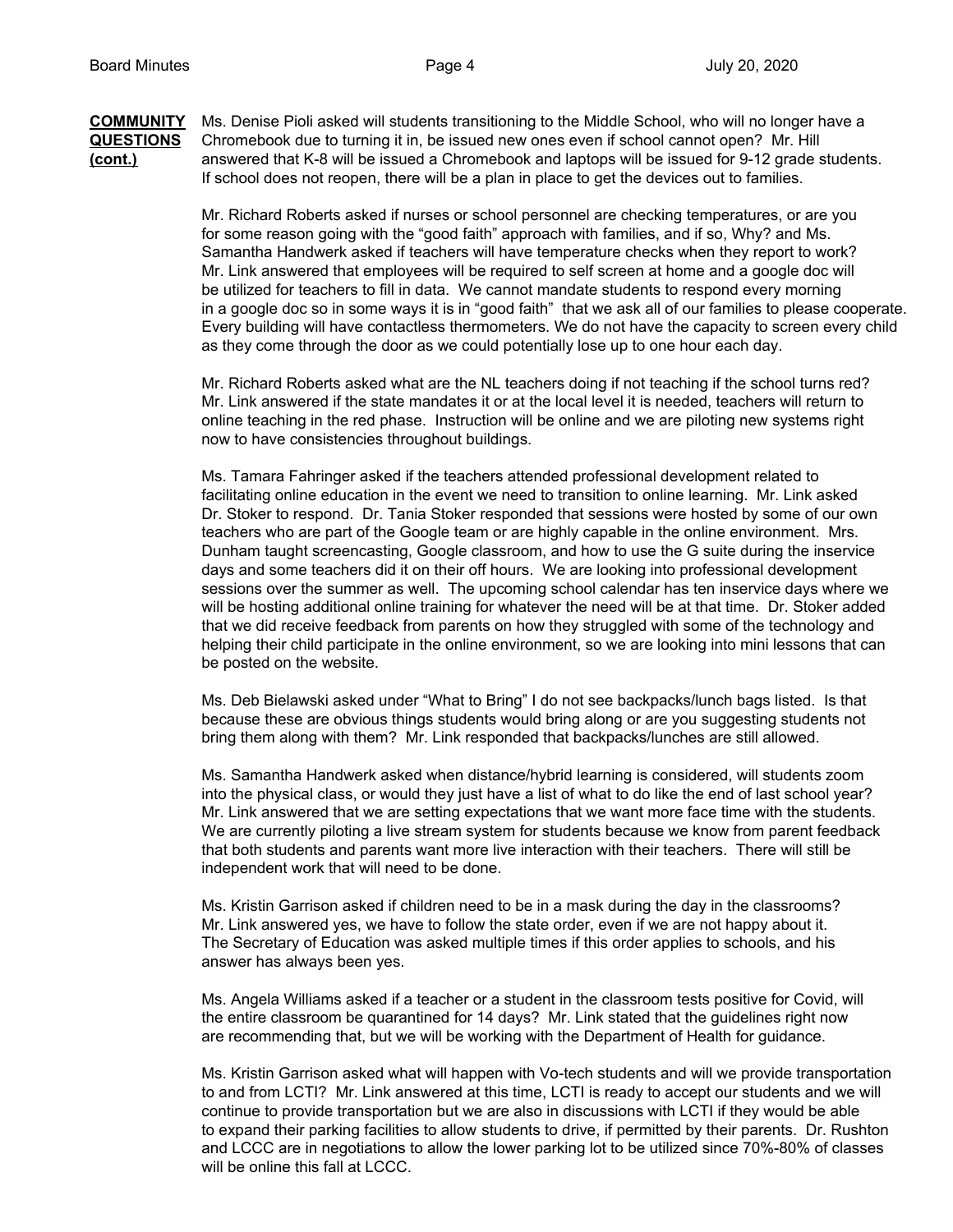## **COMMUNITY** Mr. Richard Roberts asked what happens if a student refuses to wear a mask for spite, not for **QUESTIONS** medical reasons? Mr. Link replied the guidance we are receiving right now states that if the **(cont.)** student has an exemption, or they are not wearing a mask because of\_\_\_\_, we are allowed to ask them for a deeper explanation as to why it falls into one of the exemptions. If it falls into one of the exemptions, or doesn't, arrangements will be made to get the student the same instruction in an alternate area of the building. We are pressing the Department of Education and Department of Health to help with these issues.

Ms. Denise Pioli asked will teachers be expected to follow the same health and safety standards, including temperature checks upon arrival? What will the cleaning and sanitizing process be throughout the day? Mr. Link replied that employees will be self checking before arriving. We are adjusting the schedules of our custodians to accommodate cleaning during the day but also have more thorough cleaning in the evening We are looking into bringing in our substitute custodians to help with the high touch areas.

Mrs. Samantha Handwerk asked what is the max amount of students that will be allowed in the classroom because of the governor saying kids must be six feet apart and also, will band and choir be cut because of social distancing rules? Mr. Link answered that right now we do not have plans to cut band or choir. At this time, guidance from the governor's office is six feet to the greatest extent feasible. As mentioned previously, we will not be able to get six feet apart in every classroom. We are looking into alternate settings.

Ms. Jennifer Levan-Uhler asked, is there a specific plan in place for special education students? Mr. Link answered yes, everything from the evaluation process to in person instruction and will be very flexible with online learning. Mrs. Dotta explained that all of our special education students will be afforded the same opportunities as our regular education students. Mrs. Dotta added if we have a medically fragile student and we have to go to an online streaming platform, that will be discussed with the IEP team. For specially designed instruction or help in deciding what would be best for each student, Mrs. Dotta encouraged parents to contact their case manager to discuss any specific questions or concerns. Mrs. Martineau asked if the IEP meetings would be virtual. Mrs. Dotta answered yes they will continue to keep everything as virtual as possible even when we are back in school, IEP meetings will be virtual.

Ms. Denise Pioli asked will you be allowing for flexibility in attendance requirements in order to allow for 14 day quarantine periods? Ms. Tamara Fahringer asked if a parent is on quarantine, and the student must stay home due to potential exposure, will the student be faced with truancy concerns, or will online learning be immediately offered during that time? Mr. Link answered that we will be working with the families if they have to quarantine due to the student or other family members. Mr. Hauser answered that in that situation, truancy would not apply as long as there is appropriate documentation. We have the capability to mark the student present as long as they are participating virtually. Quarantine is an acceptable excuse. Communication is key.

Mr. Kyle Ritz asked what about children with asthma, my kids can't wear a mask all day. Mr. Link answered that the order released by the governor's office states that asthma would fall into one of the medical exemptions.

Ms. Heidi Mack asked if there are any plans to help with drop off/pick up procedures outside of the schools as the self-transport volume is expected to increase to limit exposure on buses? Mr. Link answered yes, they will have to look at new drop off and pick up points. Entrance and exit points will have to be altered to help with the flow of traffic as well as possibly start and end times. Mr. Pyne added that it will definitely be looked at for Slatington Elementary.

Mr. Tim O'Brian asked if the buses would be sanitized throughout the day? Mr. Link answered that we are working with Brandywine Transportation to sanitize after the runs. We have additional sprayers we will be giving to them and their employees will be utilizing them to sanitize in between runs. The buses will also have hand sanitizer available.

Ms. Kristin Garrison asked who do we contact to enroll our student in Bulldog Academy? Mr. Link answered that Mrs. Chruscial is the lead Bulldog Academy contact at the High School.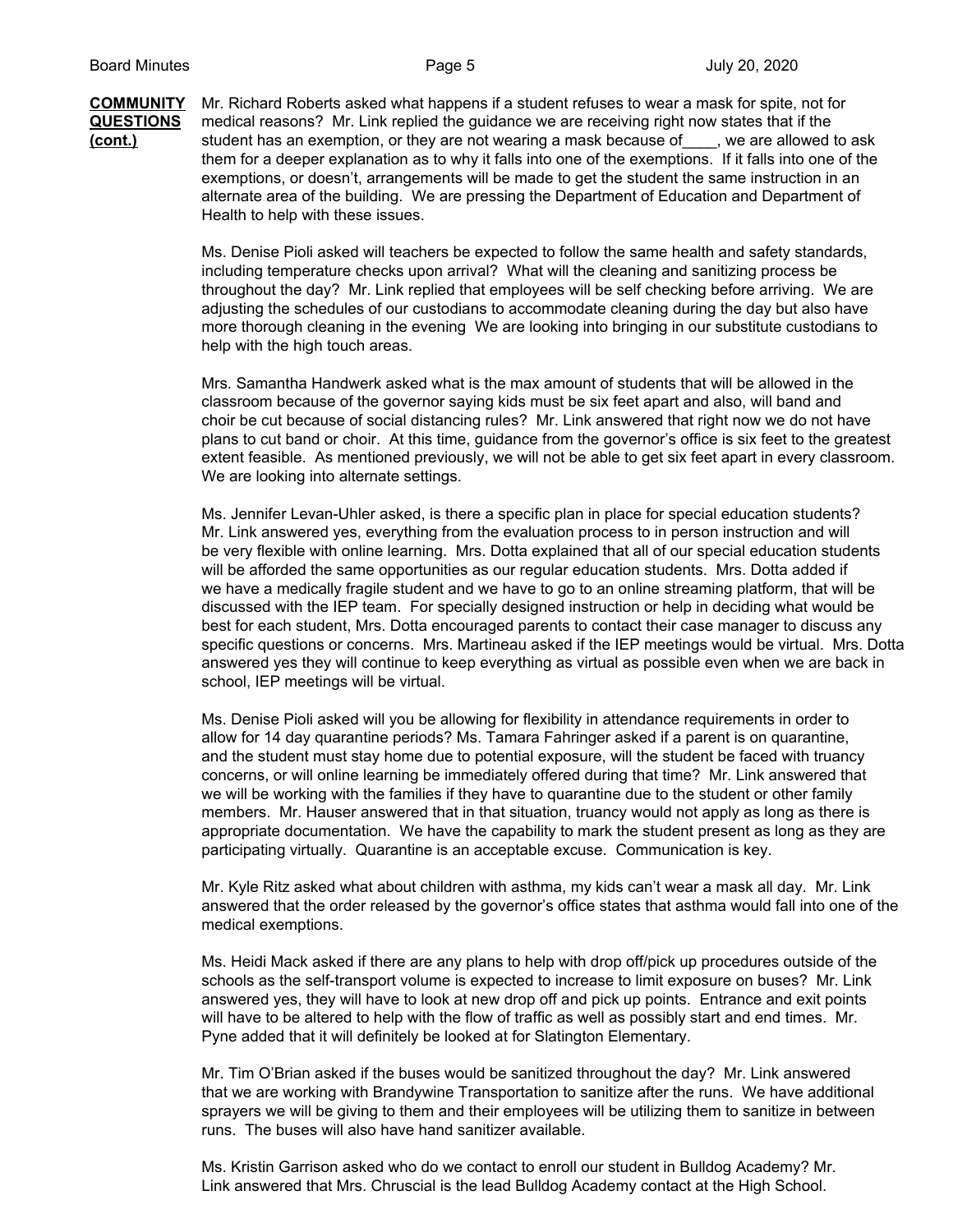**COMMUNITY** Ms. Erin Kern asked has there been any discussion regarding children getting chromebooks **QUESTIONS** and supplies prior to August 31 in the event we cannot physically attend school on the 31st? **(cont.)** Mr. Hill answered that in the event we would not open, we will do the drive through pick up like we did in March.

> Mr. Dan Parks asked: my daughter is entering kindergarten this year, who do I talk to to get an idea of how it's going to go so I can get a better idea if I should send her this year? Mr. Link answered that we are excited to have your child as a Northern Lehigh bulldog. You can reach out to the principal, Mr. Schnyderite or his assistant Mrs. Kathy Reese, or Dr. Stoker, Assistant Superintendent who oversees district enrollment and registration.

Ms. Cynthia Zimmerman asked what is the coordination plan with LCTI? What will first year attendance look like for my 10th grader? Mr. Link answered that it is our intent to have students participate at LCTI as close to the norm as possible. Transportation will be offered and we are in communication with LCTI to have expanded parking for those students who want to drive. For specifics, Mr. Link encouraged parents to reach out to LCTI for their health and safety plan.

Mr. Matthew Reighard asked if buses would be provided for children that are in before and after school daycare? Mr. Link answered that whatever we transport for now, we will continue.

Ms. Heather George asked I would like to know the specific mask rules regarding Peters Elementary. Will students have to be in masks the entire day or only when in hallways and buses. Mr. Link answered that according to the mask order from the state, whenever children are less than six feet apart, they will have to wear a mask. There will be some classrooms at Peters Elementary School where students would potentially need to wear a mask the whole day.

There were a few people thanking the food service staff for providing meals throughout the summer.

Ms. Abigail Peartree asked that as a student who is high risk, will I be able to take extra safety precautions that are brought from home, such as gloves, personal hand sanitizer, n-95 masks, instead of surgical, lysol wipes, etc. Mr. Link asked that she reach out to your building principal or Mrs. Dotta so that we can specifically plan for high risk students.

Ms. Renee Kinchen asked in regards to the food maybe going cashless, are they going to lift the charge that they put on the account when putting money into their lunch accounts? Mrs. Bahnick answered that they can send in a check, money order, or go through the K-12 payment plan. Due to K-12 being a third party provider, we cannot lift any fees.

There were a few questions on orientation for the different buildings. Mr. Pyne answered that at Slatington Elementary, if the district plans for in person instruction, in the safest way possible, he would like the students to be able to come in and see the building. Mr. Schnyderite answered they would love to do it in person as well, but he is working on a virtual tour especially for new students and families to the district. If meet the teacher night and orientation cannot happen in person, it will be held virtually. Mrs. Chamberlain answered that the Middle School is also working on a virtual orientation and back to school night to ensure all students are comfortable with the building. Mr. Vlasaty added they will be flexible and adaptable. They will plan for a live orientation but will have a virtual option as well.

At 8:49 p.m. the board members agreed to take a five minute break and reconvene at 8:55 p.m.

The meeting reconvened at 8:55 p.m.

Ms. Christina Crotsley asked, is there still going to be gym class and any extra classes or are you. sticking to the main classes? Ms. Kristin Garrison asked if the students would still have gym and recess? Mr. Link answered yes, there will still be gym and recess but we know there are things that we can and cannot do so. It may mean that teachers who teach special subjects will be going into the room rather than have students change classrooms.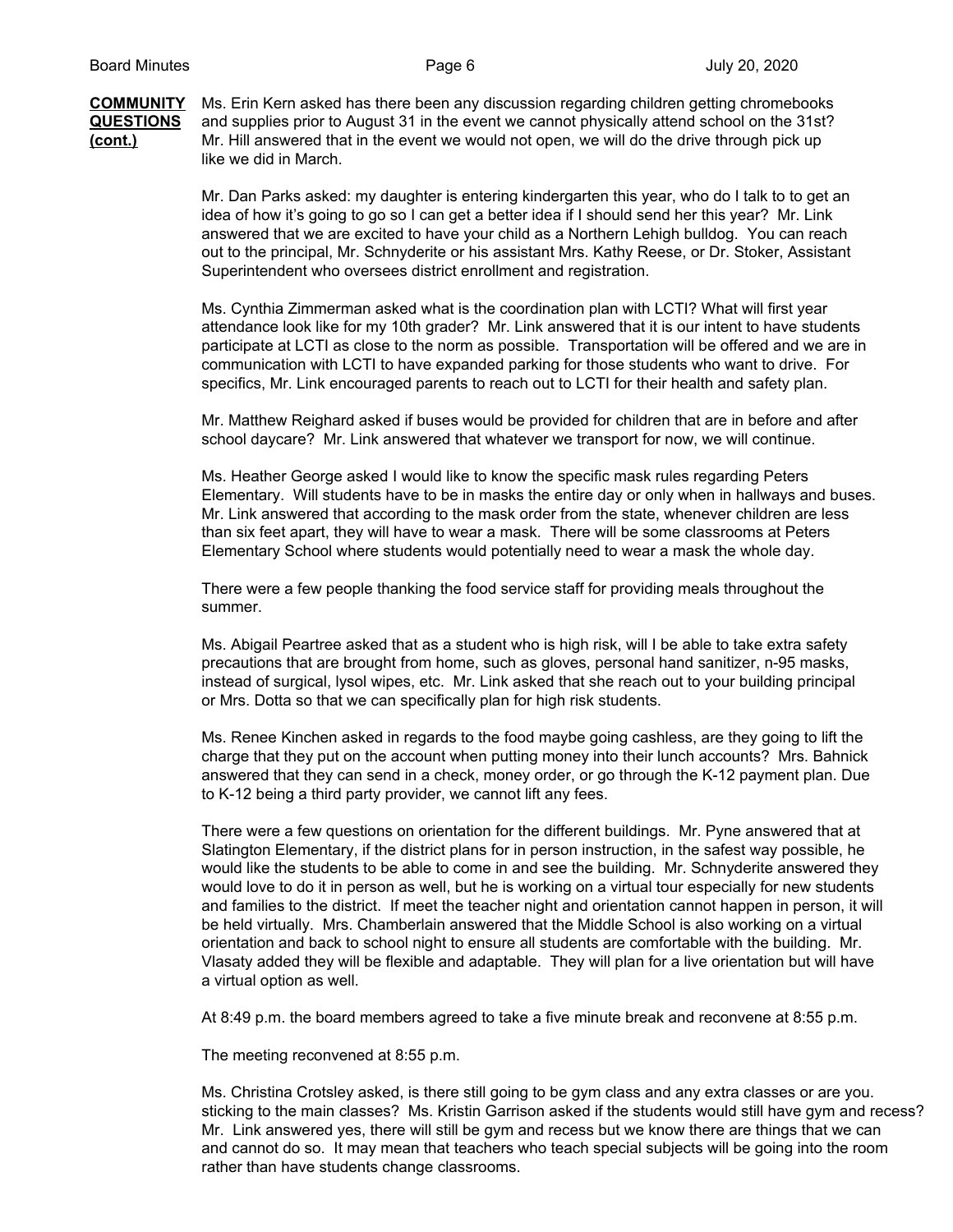**COMMUNITY** Ms. Tamara Fahringer asked if there will be real time live instruction available for elementary school **QUESTIONS** age kids? Mr. Link answered yes, we are looking to implement real time live instruction.

**(cont.)**

Mr. Hill stated that there were a few more questions about masks that were already covered.

Ms. Elissa Pape asked if the school is going to provide masks to the students? Will there be masks available if they forget it at home? Mr. Link answered we are encouraging all students and staff to bring a mask from home that meets the criteria set by the state, which can be accessed in the full health and safety plan. We do have a stockpile of masks at every building should students/staff forget to bring one.

Ms. Holly Rainey asked if the students have to do remote learning, will the teachers be able to go into the school to get their workbooks? Mr. Link answered yes, we will put a plan in place to get materials to the students.

Ms. Erin Knecht asked, I'm sorry if I missed this, but if we have to go hybrid, is there a plan for which students will go in on which days? Mr. Link answered there is no specific answer yet, we are looking at the number of students how best to divide them.

Ms. Cynthia Zimmerman asked, how will you address incidences of bullying which will occur where students cough on other students with intent or harass through saying that a student has COVID? What will be the consequences? Mr. Link answered that we will implement our discipline policy. It is unacceptable behavior, and will be addressed.

Ms. Kristin Garrison asked, what if a student who tests positive is a bus student? Will all the students on the bus, including the bus driver and aide have to quarantine? Mr. Link answered we will work with the Department of Health and reach out to anyone who had contact with that student or employee. Based on the guidance of the Department of Health, they could potentially have to quarantine.

Ms. Tamara Fahringer asked, will students be attending special subjects (i.e. art, gym, library, etc.) outside of their classroom or will the teachers be coming to the classroom to minimize transmission/ contact in the hallways? Mr. Link answered that at the elementary level, we are looking at having the teachers go to the classrooms. We are still working through that at the middle school and high school level.

Mr. Dan Parks asked is online schooling available if parents are not comfortable sending their kids to school? and would those children be given a Chromebook? Mr. Link answered that if they participate in online learning directly from our school district or Bulldog Academy, yes; any other outside cyber school, the answer is no.

Mr. David King asked would it be beneficial or feasible to keep kids in one classroom, and move the teachers during the school day? Mr. Link answered we are looking to do that wherever feasible.

Ms. Kim Phillips asked what is the plan regarding how the bathrooms located in the classrooms will be cleaned...after each student use? Mr. Link answered that we are putting a plan in place to have those bathrooms cleaned frequently. At this point, I do not know if it will be after every single use.

Ms. Angela Williams asked is it a violation of HIPPA laws to ask a student or parent why their child will not wear a mask? Mr. Link answered that is part of the legal guidance we are getting from our attorneys. Right now, it looks like we can ask them why, and make a determination if it falls into one of the allowable exemptions, but we are not allowed to demand they produce something in writing from their healthcare provider.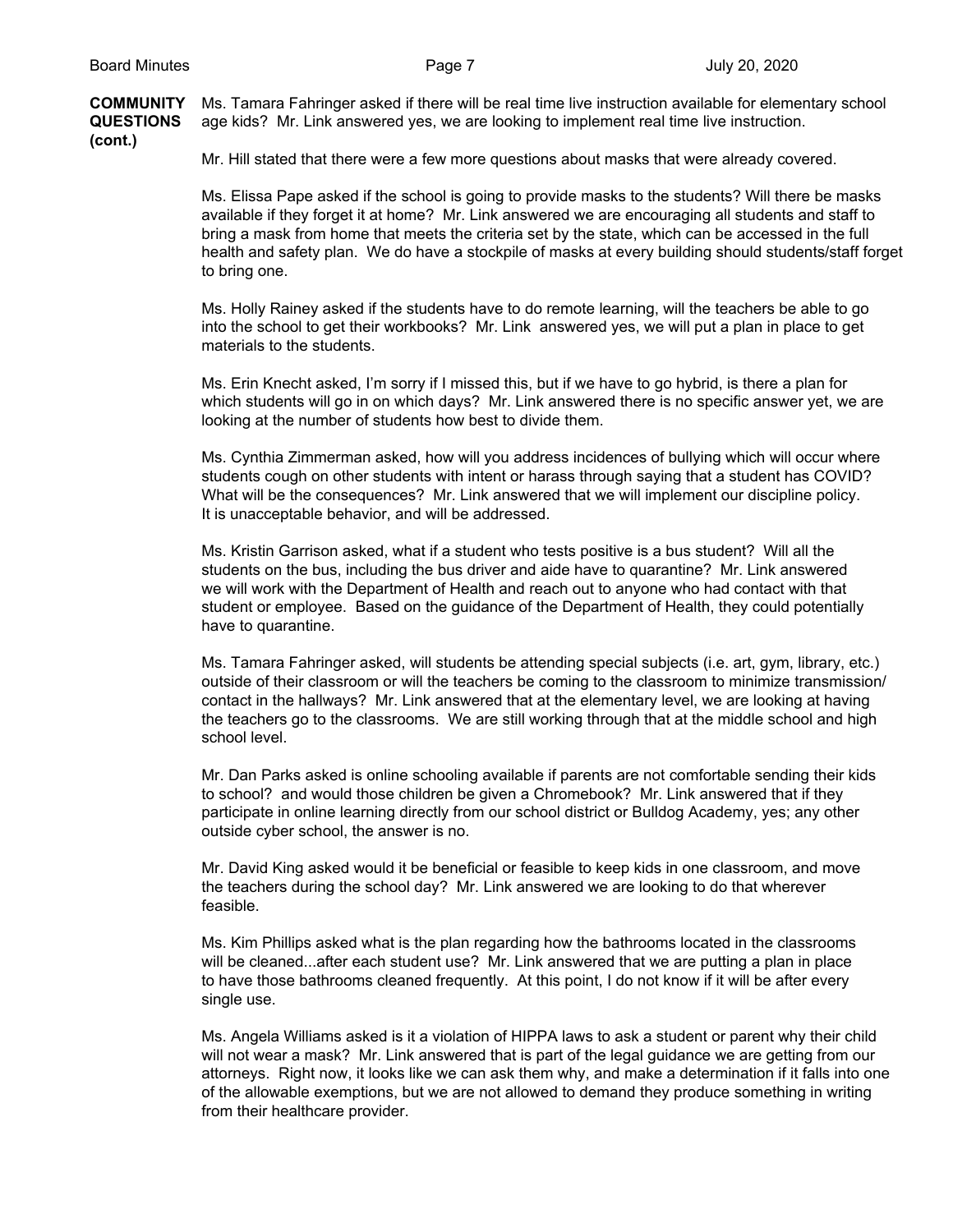**COMMUNITY** Ms. Heather George asked are we able to know if our children will be in a class at Peters **QUESTIONS** that requires a mask all day as that is a major deciding factor if my son will return to public **(cont.)** school or not? Mr. Link encouraged her to reach out to Mr. Schnyderite. One of the reasons we cannot specifically answer that is because we don't know yet how many children will physically be in the building.

> Ms. Krystall Borman asked if there will be a form to enroll the children into Bulldog Academy? Mr. Vlasaty answered that a meeting would have to be set up with the guidance counselor and principal. A meeting would be set up with Mrs. Tiedeman to see if the child would be suitable for an online environment. Mr. Link answered that at the High School, the contact would be Mrs. Chruscial or Mrs. Hoffert, at the Middle School it would be Mrs. Brown, at Slatington Elementary it would be Mrs. Mengel and at Peters it would be Mrs. Kromer.

Ms. Ashley King asked is there a deadline to when we need to decide if we will send our children for in person or online for Bulldog Academy? Mr. Link answered that a deadline has not yet been set, but once the survey goes out, there will be time to make a decision.

Ms. Tamara Fahringer asked since you have said that you plan to use a similar online platform that was used in the spring, can parents be assured that the quality of education will not be compromised as it was in the spring? Mr. Link answered it is our goal to have a high level of education no matter what learning environment we are in.

Mr. Keegan stated that we need to have a communication protocol for returning phone calls. There was a lot of questions tonight and some of the answers have to come from administrators in all of the buildings. There needs to be a timeframe as to when families can expect to hear from administration. Mr. Link replied that generally the rule is 24 hours although that is not always possible.

Mr. Fedorcha reported that he has received an email from Mrs. Lori Geronikos from the Education Foundation and her question was, can we not take temperatures of everyone as they come in the building, like they do in the hospital. Mr. Fedorcha added that he did respond to her that taking temperatures of every student would take a lot of time and take away from the instructional day. She added that the Education Foundation can help support this effort. Mr. Fedorcha suggested that a time be set up to discuss how the Foundation can support the district. Mr. Link thanked Mrs. Geronikos and the Education Foundation for supporting us since the beginning of the shutdown whether it was recommendations or helping with the feeding program. Mr. Link stated that he would reach out to Mrs. Geronikos.

Mr. Fedorcha thanked the community for participating and asking wonderful questions. If you have any other questions, please contact the building principals or Mrs. Dotta.

Mr. Fedorcha reported that an executive session was held virtually prior to tonight's meeting to discuss personnel issues.

**PERSONNEL** Mrs. Martineau made a motion, which was seconded by Mrs. Kulp, that the Board of Education approves the following personnel items:

**Resignation** 

K. Hill Accept the resignation of Kerry Hill from her position as Administrative Assistant to the Assistant Superintendent, effective the end of the business day, July 23, 2020.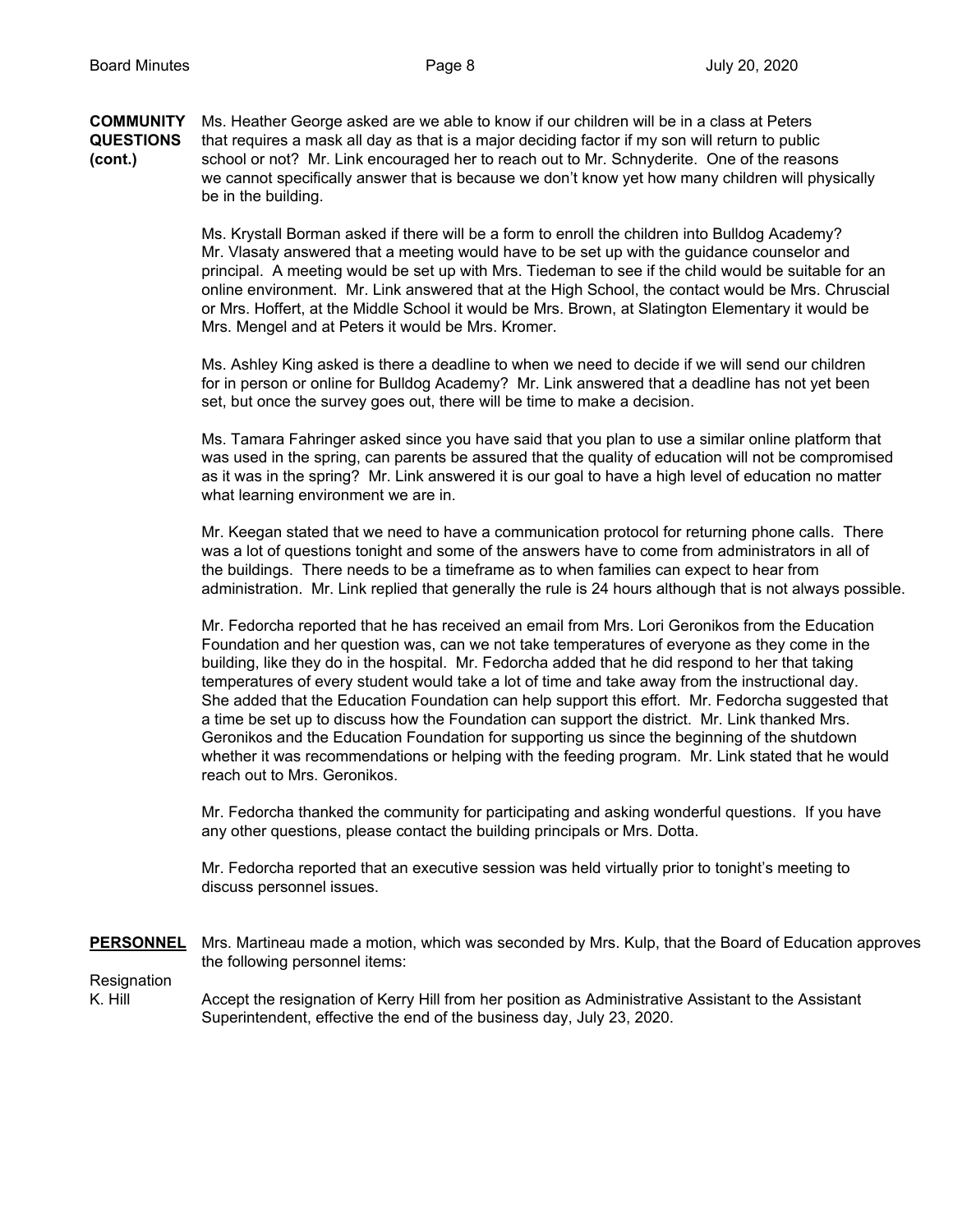## **PERSONNEL**

| (cont.)       |                                                       |                      |                                                                                           |
|---------------|-------------------------------------------------------|----------------------|-------------------------------------------------------------------------------------------|
| Appointment   | Katlyn Parsons*                                       |                      | <b>Temporary Professional Employee</b>                                                    |
| Instructional | Assignment:                                           |                      | Peters Elementary First Grade Teacher                                                     |
| K. Parsons    |                                                       | Salary:              | \$50,750 (Step 1 Bachelors on the 2020-2021 CBA                                           |
|               |                                                       |                      | Salary Schedule)                                                                          |
|               |                                                       | Effective            | August 25, 2020                                                                           |
|               | *Pending verification of Missing Personnel File Items |                      |                                                                                           |
|               | Roll call.                                            |                      |                                                                                           |
|               | YEA:                                                  | and Mr. Fedorcha (8) | Mr. Green, Mrs. Heckman, Mrs. Husack, Mr. Keegan, Mrs. Kulp, Mrs. Martineau, Mr. Distler, |
|               |                                                       | $NINU.$ $NI_{max}/N$ |                                                                                           |

NAY: None (0) Motion carried.

Mr. Link wished Mrs. Hill good fortune and good health. Mr. Link welcomed Katlyn Parsons to her new position as first grade teacher at Peters Elementary.

**NEW** Mr. Keegan made a motion, which was seconded by Mr. Distler, that the Board of Education approves **BUSINESS** the following New Business Items:

Resolution RESOLVED, the Board of Education approves the Resolution Declaring COVID-19 an Emergency COVID19 with regards to Section 520.1 of the PA School Code. **Emergency** 

Health Approve the Northern Lehigh School District (NLSD) Path to Reopening for K-12 Schools, Health & Safety Plan and Safety Plan, which is aligned to the PDE Preliminary Guidance for Phased Reopening of Pre-K 2020-2021 to 12 Schools,for the 2020-2021 school year.

Mr. Fedorcha stated that he is asking for a motion for the plan as it stands today.

DISCUSSION Mr. Green stated that he is a little concerned about the number of students on a bus. He said he does not know what the answer is, or if we can get parents to help out. He also stated that he is very concerned about the mask requirement. We know we cannot force students or staff to wear a mask. Mr. Green said he is not comfortable with saying it's okay for our staff to be around people not wearing masks. Can we get someone in the governor's office to give us leeway on this issue understanding that the law says we have to give everyone an equal opportunity for an education. He stated he is not comfortable asking our employees and students to be in these confined areas without everyone being forced to wear masks. The governor wants us to move forward, but they are not giving us the tools and equipment that we need to move forward. He stated until that happens, he is not comfortable approving a plan. Mr. Link acknowledged that it is frustrating. We have sought legal guidance on these issues, we have shared our concerns with the Executive Director of our Intermediate Unit who is our liaison with the Department of Education in the governor's office, we continue to advocate for definitive direction at the state level through PASA, and PSEA is sending similar messages. Mr. Fedorcha agreed with Mr. Green's comments; however, the plan before us tonight is for the total opening of school and part of that necessitates us following the state's guidelines. This plan may change before school opens. Students who do not comply will be asked to learn online. We are getting too close to the opening of schools not to have a plan. Mr. Green agreed with Mr. Fedorcha and the state have pushed this off to the local level. He stated he would not want to go into a classroom with twenty students not wearing a mask and it's not fair to ask our faculty to do that either. If we can't force one student to wear a mask, three days later, nobody is going to be wearing one. The governor needs to override that law and say yes, you can make people wear masks, and social distance.

> Mr. Keegan asked since there were a lot of questions tonight, and there will be many more, can we develop an FAQ so we are all not bogged down with phone calls and emails. Mr. Link noted that was done for the continuity of education plan, and iIt is our intent to do it for this plan as well.